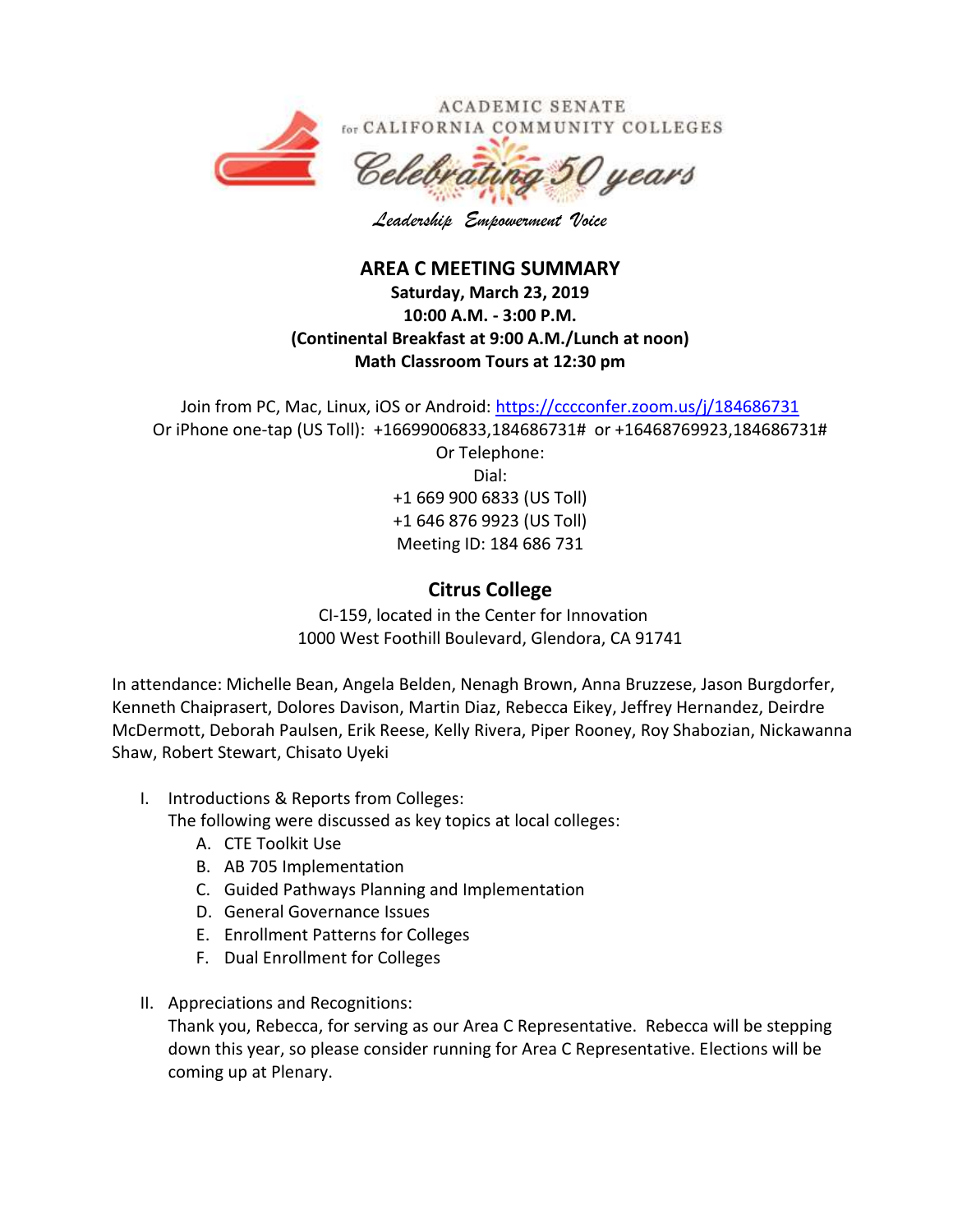- III. Area C meeting (2019-20) Location:
	- A. Fall 2019 determined to be Rio Hondo College.
	- B. Spring 2020—LA Southwest volunteered.
- IV. Reports
	- A. ASCCC Update Dolores Davison, Vice-President, ASCCC VP Davison reviewed the March 2019 [President's Letter](http://createsend.com/t/y-1A9E4BCCBD501913) and updated the area on the focus and goals for ASCCC.
	- B. [Academic Senate Foundation for CCC,](http://asfccc.com/) Anna Bruzzese, South Representative ASCCC Foundation Board member Bruzzese provided a brief overview of the Foundation.
	- C. Guided Pathways Webinars and Site Visits, Dolores Davison, Vice-President, ASCCC ASCCC has taken a leadership role in Guided Pathways support by providing resources to colleges through webinars and site visits.
	- D. Faculty Diversification, Michelle Bean, At-large ASCCC Representative ASCCC has focused on supporting the work of faculty diversification through the following:
		- 1. Partnering with the CCCCO with the Building Diversity Summit and by holding three regionals focused on diversity at Yuba, Bakersfield, and Norco.
		- 2. Representing faculty in the Diversity Taskforce for the CCCCO working on reviewing EEO and Title 5 with Deputy Chancellor Daisy Gonzalez and John Stanskas co-chairing.
		- 3. Continuing the ASCCC Executive Committee goal to raise awareness to improve faculty diversity throughout the state.
	- E. Disciplines List—Rebecca Eikey, Area C ASCCC Representative
		- 1. An overview of the Disciplines List Revision Process was provided.
		- 2. Submitted Proposals: A brief discussed of the proposed Homeland Security discipline request was conducted. This is the only submitted proposal this year.

## **Lunch and Tour of Citrus College STEM Center**

Thank you to Victoria Dominguez and Sophia Lee for showcasing their Statistics of Concurrent Support Program and Dean Michael Wrangler for the STEM Center tour.

### V. Resolutions

- A. Resolutions process overview Rebecca Eikey, Area C Rebecca reviewed the resolutions writing resource: [Resolutions Handbook](file:///C:/Users/cmckay/Desktop/ASCCC%20Exec%20Committee/Area%20B%20Meeting%20Info/ResolutionHandbookFinalFA17.pdf)
- B. Review and discussion of the pre-session resolutions—the pre-resolutions packet resolutions were all reviewed (Click "Resolutions" packet and the appendices [here\)](https://asccc.org/events/2019-04-11-150000-2019-04-13-230000/2019-spring-plenary-session).
- C. Development and discussion of Area C Resolutions—discussed in detail the resolutions brought to the meeting by various colleges. Suggested revisions and edits were provided to the authors.